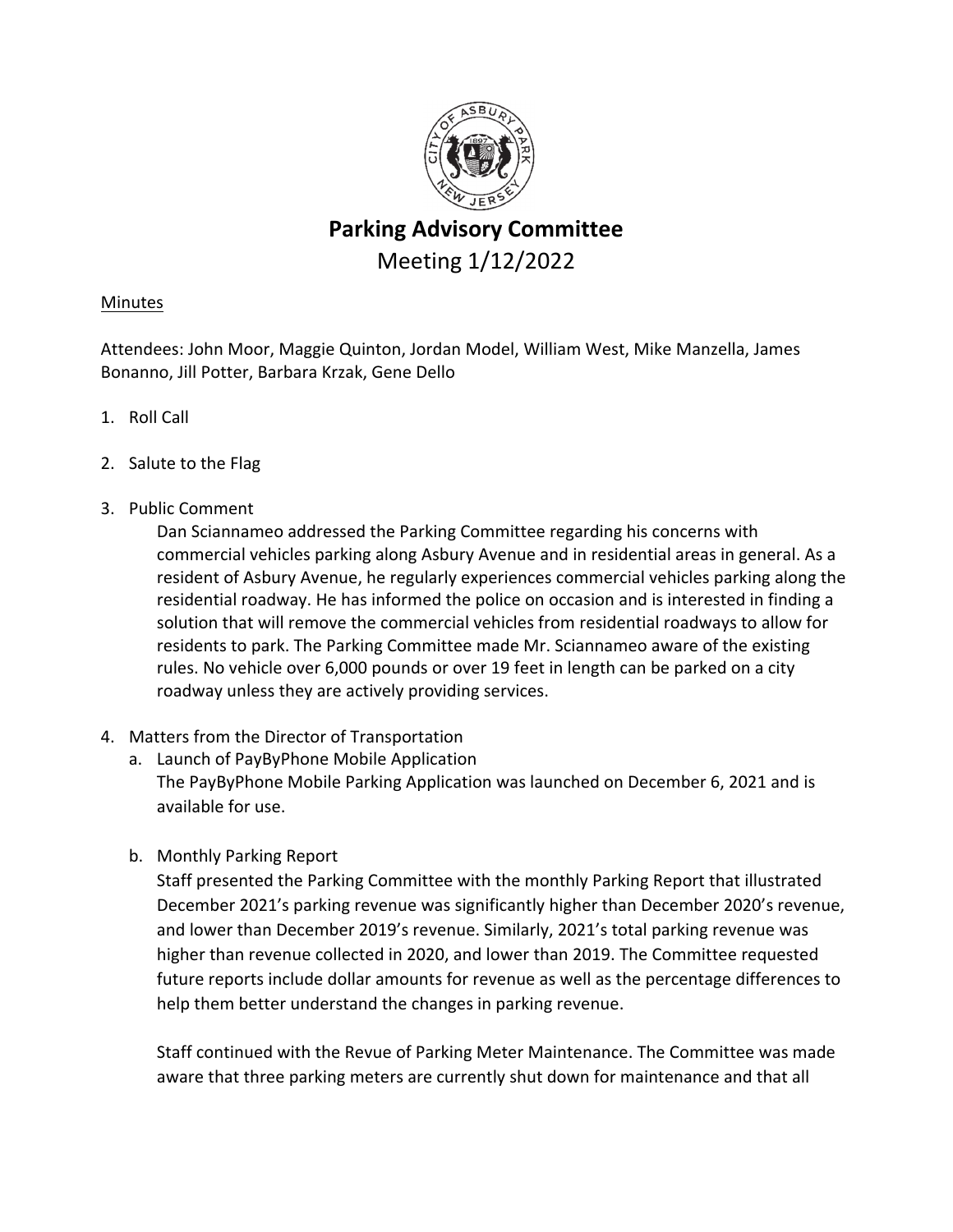Parking Meters have had 5G modems installed and software upgraded to help with performance.

10.4% of parking tickets issued, or 263 in total were voided in the month of December. The largest reasons being Officer Error with 41.44% or 109 total, Subject Paid with 23.57% or 59 total, and Ticketed While Paying with 19.39% or 51 total. The Committee requested a table be added to the report comparing current statistics to that of previous months for a better understanding of progress being made. They also asked to be made aware of each occasion that enforcement is suspended.

Due to an incident during the month of December where a parking app was charging incorrect rates for parking, the Committee requested Staff review all parking rates of the parking meters and applications to ensure they are correct.

Staff informed the Committee that progress implementing the new parking enforcement and permit vendor continues and the launch of both systems is currently scheduled for mid‐March 2022. New strategies are being discussed with the vendor to help lower the number of voided tickets each month and improve our overall parking enforcement.

## 5. Old Business

- a. End of Year Transportation Ordinance Ordinance was adopted by the City Council at their December 8, 2021 Meeting.
- b. Handicap Parking

Staff presented the Parking Committee with a map showing the locations of all handicap spaces east of Main Street and the number of parking spaces recommended for each block by the Public Rights of Way Accessibility Guidelines (PROWAG). Staff explained these numbers are recommendations only and the Parking Committee is free to use them as guidelines to help them determine what areas might need additional handicap spaces. After reviewing the map, the Committee requested Staff draft an additional map illustrating the number of handicap spaces needed on each block to meet the PROWAG recommendations. Staff was directed to send both of these maps and the discussion information to Committee members so they could review during the month of January for discussion at the Committee's February Meeting. This item was tabled until the Committee's February Meeting to give Committee members adequate time for review and consideration.

- 6. New Business
	- a. VNA Parking Request

The Parking Committee was approached with a request to make reserved parking spots available to VNA staff. The Committee felt adequate parking is currently available along Fifth Avenue to meet the VNA's needs and reserved parking spots were not necessary.